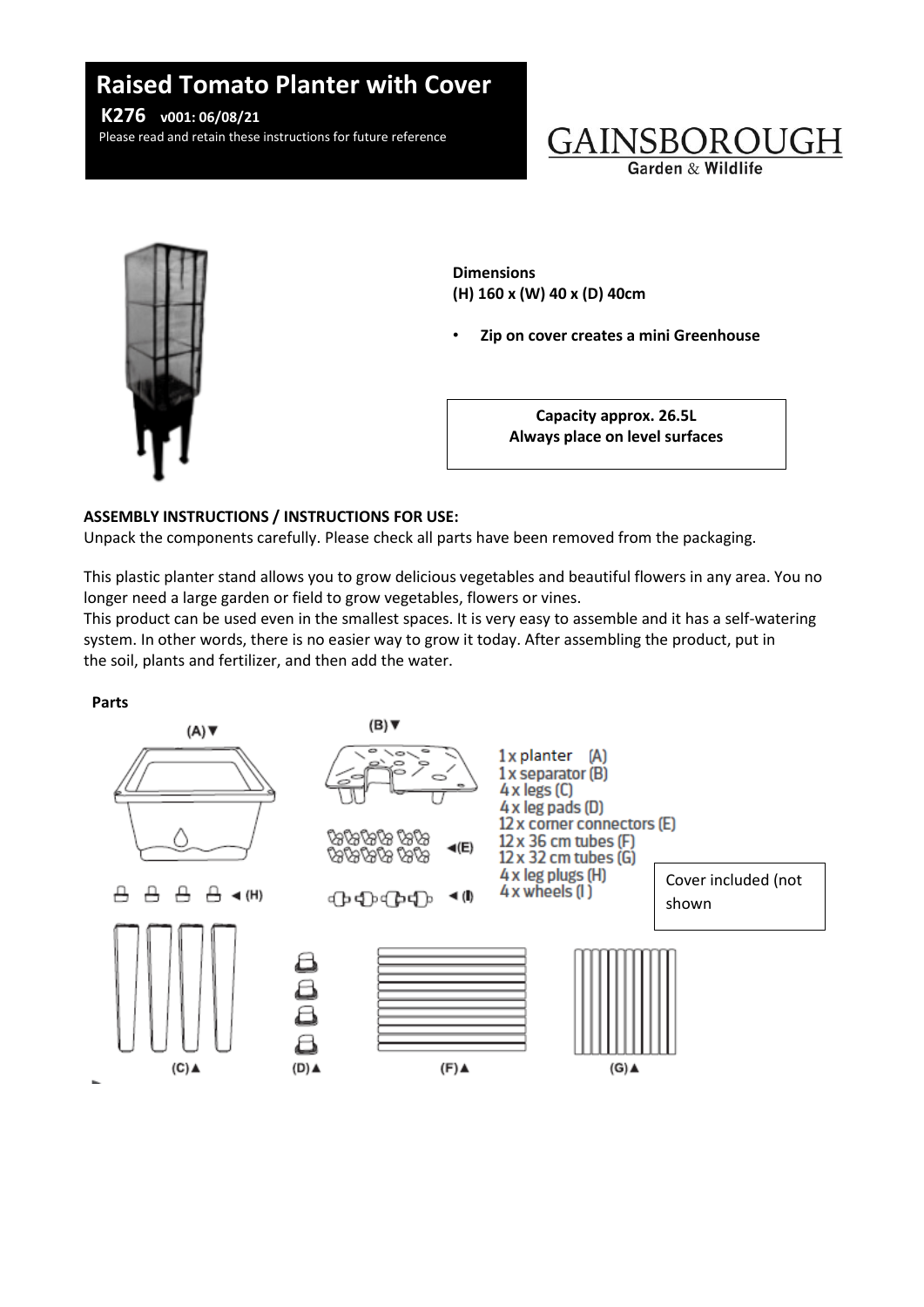# **Raised Tomato Planter with Cover K276** Instructions for Use Please read and retain these instructions for future reference

Please read and retain these instructions for future reference

### **Assembly instructions**



Attach leg plugs (H) to the tops of the legs (c). Attach leg pads (D) to the bottom of the legs (C).





Turn the planter (A) bottom down and click the wheels into place. **Planter can be moved around on wheels or legs are fitted to keep in position.**

Insert the legs (C) into the bottom of the planter. Use a small hammer to fit in place.



Turn over assembly to stand on its legs and insert the separator (B) into the planter (A).



Assemble tubes as shown pushing down the verticals (G-32cm tubes). Fit corner connectors (E) and push in the horizontal tubes (F-36cm tubes). **Assembly overview**



Position the cover over the framework and fix with ties. Zip up on either side of the middle panel to close. Unzip and roll up middle panel and use tie to hold up and open.

\*Calls cost 7 pence per minute plus your telephone company's network access charge

**The Enterprise Department Head Office: 11 Bridge Street** Bishop's Stortford, CM23 2JU Tel: 0844 482 4400\* Fax: 01279 756 595 www.coopersofstortford.co.uk